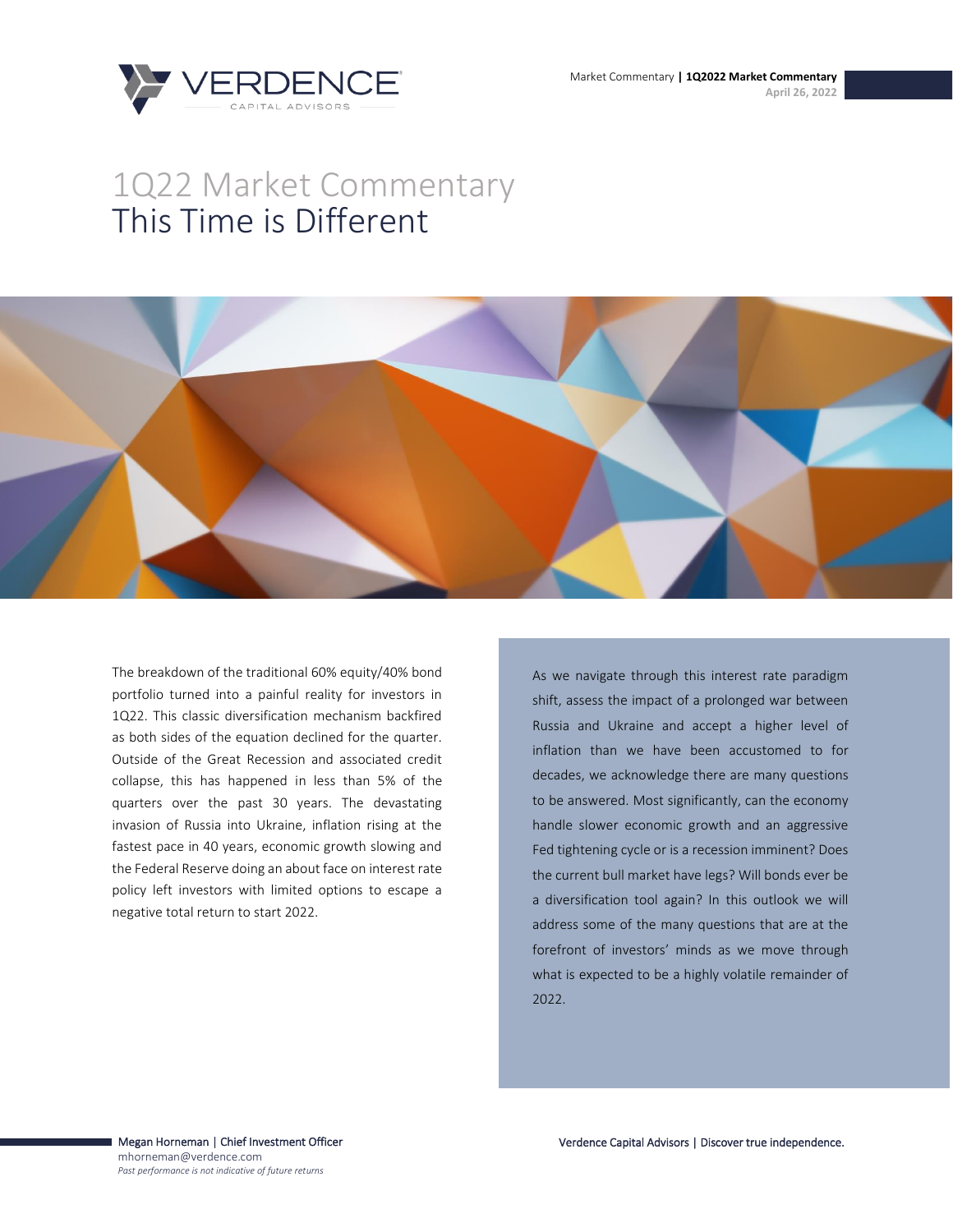### **U.S. Economy** – Still Fuel Left in the Fire

In 1Q22, the U.S. economy likely grew at the slowest quarterly pace **(Chart 1)** since the steep drop witnessed at the start of the pandemic (1Q and 2Q20). Ongoing supply chain disruptions, the lack of fiscal stimulus and surging costs on everything from food, energy and housing has contributed to the slowdown in economic growth. While a deceleration of growth in 1H22 was widely expected after the powerful recovery from the pandemic, the unabating inflation pressures are forcing the Fed to act more aggressively than previously expected.

Through recent rhetoric, it is clear the Fed will sacrifice economic growth in the near term to stifle consumer prices that are increasing at the fastest pace since the early 1980s. **(Chart 2 – next page).** This is a notable pivot from the ultra-accommodative Fed policy that we have been accustomed to. In addition, the raging war between Russia and Ukraine has disrupted the global food supply, hampered sentiment and is likely to result in near term economic pain for many European and emerging market countries. While downside risks to the trajectory of U.S.

growth are clearly rising, we do not see a recession as imminent for several reasons including

- **Manufacturing:** Manufacturing as measured by the ISM Manufacturing Index has been slowing from its post pandemic peak but remains in expansion territory. In addition, the components within the index that are leading indicators for economic growth (e.g., production and new orders) are also supportive of a continuation of the expansion **(Chart 3 – next page).**
- **Interest rates to tighten but not tight enough for recession…yet:** Monetary policy that is too tight often led to economic recessions. While we expect the Fed to deliver the fastest increase in the benchmark rate since 1994 (the committee raised the fed funds rate 300 bps in 12 months between 1994-1995), long term real rates (considering inflation) are still in negative territory. Going back to all the recessions since 1969, the average real 10 YR Treasury yield in the 12 months leading up to a recession is ~3.0% **(Chart 4 – next page).**

### Chart 1



#### U.S. Economic Growth to Slow

Estimates are using Bloomberg estimates as of April 20, 2022. Data Source: Bloomberg Finance LP, Verdence Capital Advisors

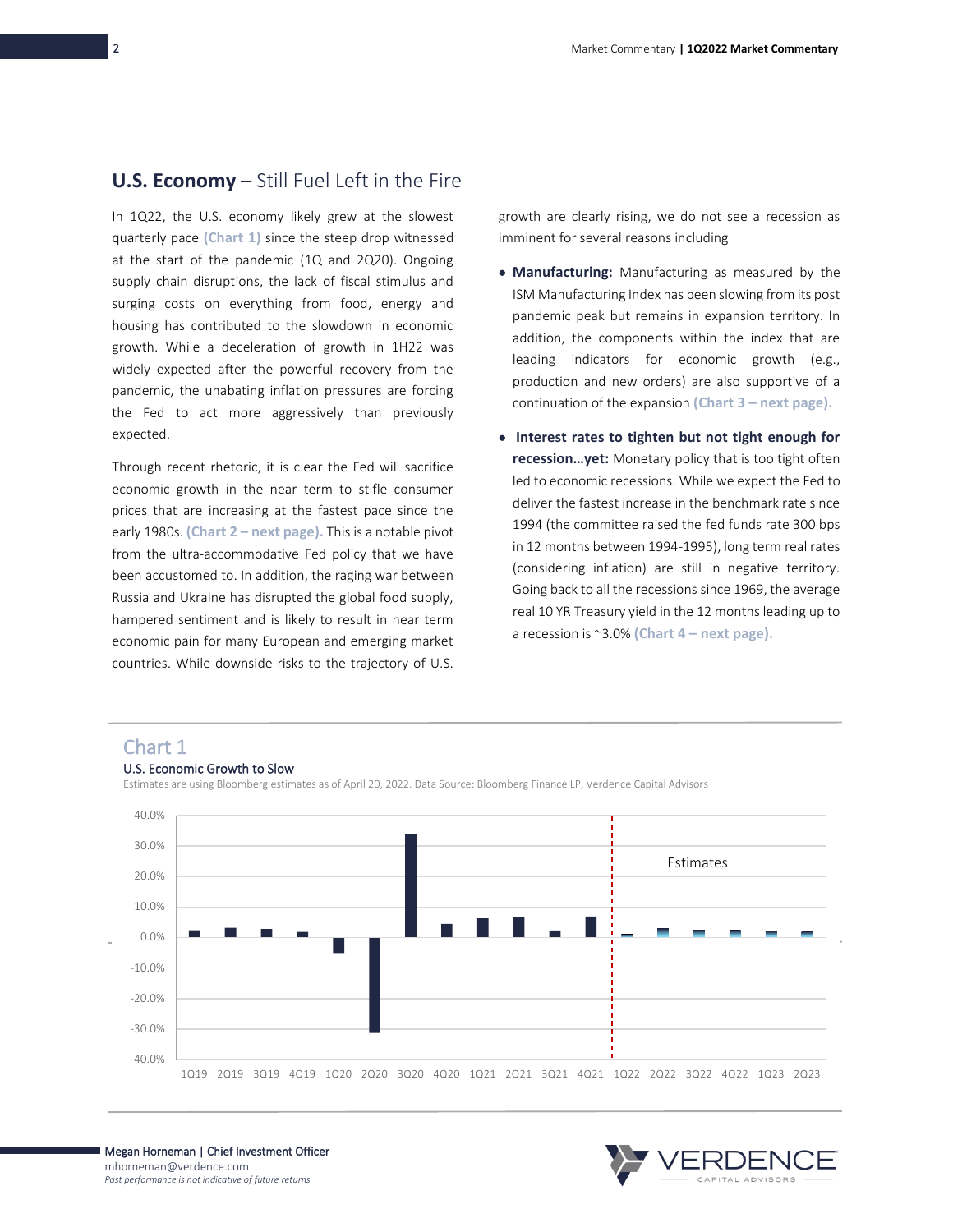## Chart 2

### Inflation Growing at Multi-Decade Highs

Data is as of March 2022. Data Source: Bloomberg Finance LP, Verdence Capital Advisors.



### Chart 3

### Manufacturing Slowing but Still Supportive of Growth

Data is as of March 2022. Data Source: Bloomberg Finance LP, Verdence Capital Advisors



## Chart 4

### Interest Rates Rising but Not Tight… Yet

Data is as of March 2022 and using PCE Core (YoY) as the inflation indicator. Data Source: Bloomberg Finance LP, Verdence Capital Advisors.



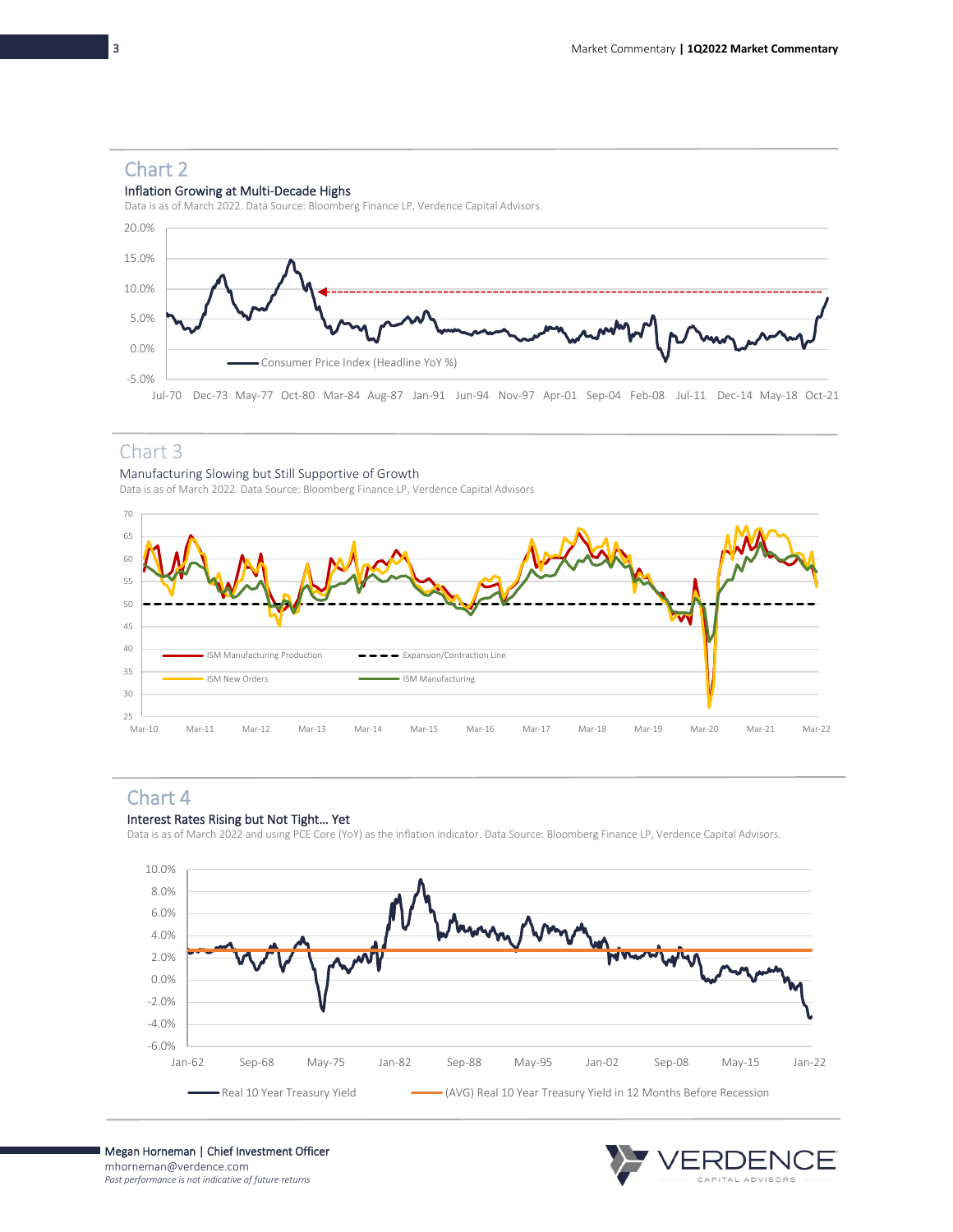- **Green shoots developing in the supply chain:** The supply chain has been a fundamental drag on economic activity. However, there are some signs that we may be turning a corner in the supply chain woes. Inventories in the manufacturing sector (as measured by the ISM Manufacturing Index) have been rising for three consecutive months. The backlog of manufacturing orders peaked in May 2021 and has been steadily declining. The congestion in the major U.S. ports is slowly improving. In addition, at the expense of GDP growth consumer demand is softening, especially in the goods sector which can help manufacturers try to catch up from the pandemic related pent-up demand
- **Americans coming back to work:** The labor market remains tight with more than 11 million job postings for less than 6 million Americans unemployed. However, Americans are starting to return to the labor force. With wages rising, fiscal stimulus fading, the cost of everyday necessities becoming burdensome, savings rates dwindling and COVID becoming less of a dangerous concern, the labor force participation rate has been steadily rising. **(Chart 5).** The rise in labor force participation has been broad based by age range,

including some Americans coming out of retirement. This is positive for the consumer to withstand the current economic challenges but can also help business productivity.

As we navigate through the many economic challenges in 2022 and accept a higher level of inflation than we have seen in recent decades, we realize that the risk of a recession is rising. Since 1945, recessions occur every 4-5 years. However, prior to the long business cycles that we have been fortunate to experience since 1990, recessions occurred every 3-4 years. The ultimate length of the current economic cycle will be dependent on how aggressively the Fed will need to tighten monetary policy. We think 50 bps rate hikes at the next one or two meetings is likely as the Fed needs to catch up to the current level of inflation. As a result, select areas of the economy may suffer in the near term (e.g., housing, consumer). We will closely monitor many other economic indicators (e.g., real yields, manufacturing, capex spending, consumer health and confidence) to gauge the health and longevity of the current economic cycle.

### Chart 5



Americans Being Driven Back to Workforce Data is as of March 2022. Data Source: Bloomberg Finance LP, Verdence Capital Advisors.

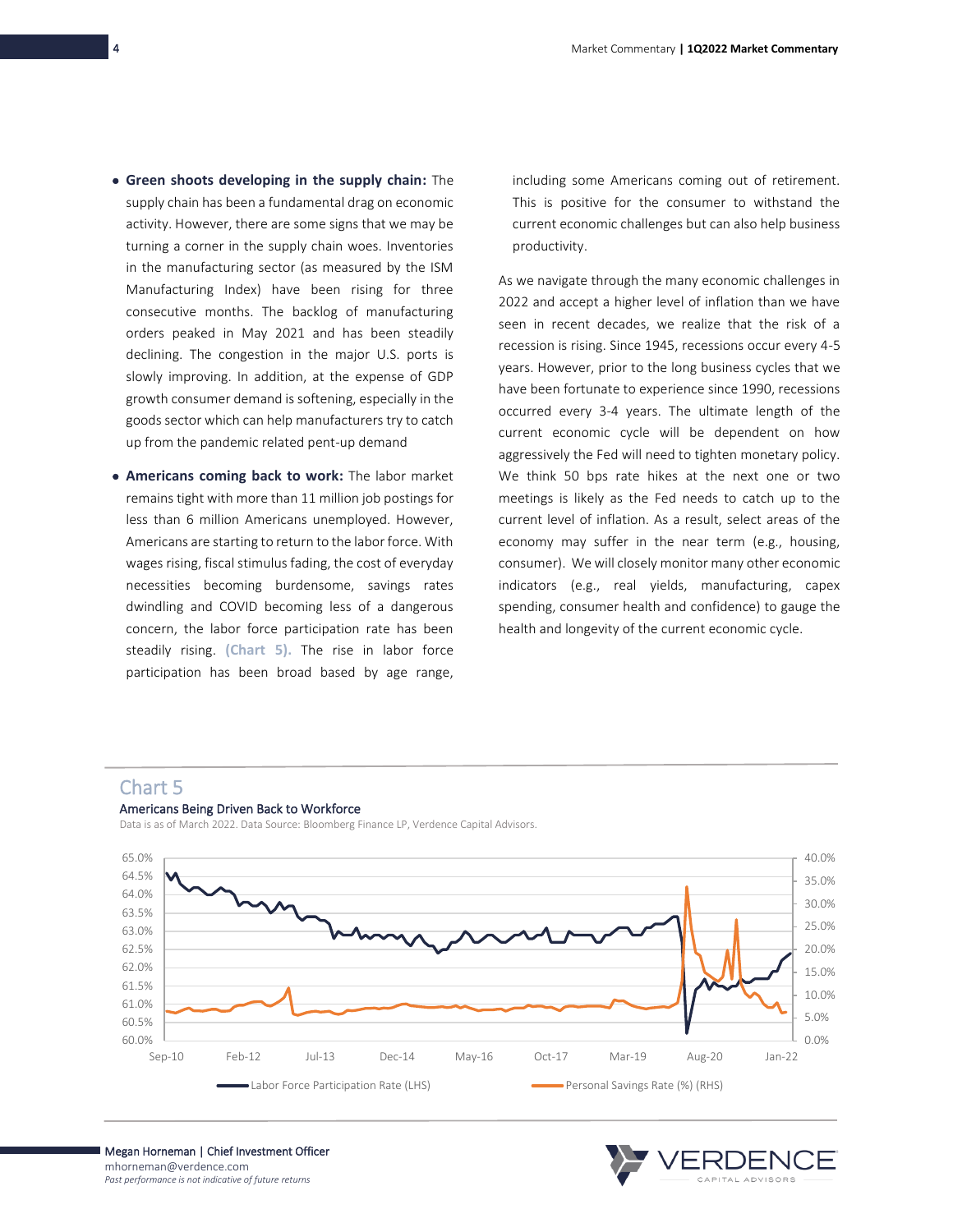### **Global Equities** – Looking at Areas that are Pricing in Elevated Uncertainty

In 1Q22, global equity investors faced the somber truth that the Fed will no longer be providing extraordinarily easy money, supporting inflated valuations, and encouraging speculative investing. In addition, the world was reminded of an unsettling and unstable geopolitical environment. These one two punches for investors resulted in the MSCI AC World Index posting its worst one quarter decline since the start of the pandemic (1Q20) and sent many global indices sinking into bear market territory. While we expect a more challenging environment for global equities this year, we believe select areas of the global equity markets may already be reflecting the downside risks and current prices may be too pessimistic about upside potential. Some of our recommendations in the global equity market include:

• **Valuation correction may not be over for some:** The sharp correction in price to earnings multiples has been felt across most global equity indices as investors realize the decades low level of funding costs is coming to an end. In addition, investors are no longer willing to overpay for companies that may struggle in the unfamiliar interest rate and inflation paradigm. There is no better example than to see the massive repricing in some of the most beloved high growth stocks year to date. **(Chart 6).** While price to earnings multiples have fallen to more realistic levels, we would be cautious getting aggressive with large cap growth stocks and think there may still be some valuation correction to be seen. Instead, consider overweighting the U.S. value sectors that have pricing power (e.g., industrials, materials) and can benefit from higher interest rates (e.g., financials).



:RDEN(

Megan Horneman | Chief Investment Officer mhorneman@verdence.com *Past performance is not indicative of future returns*

Chart 6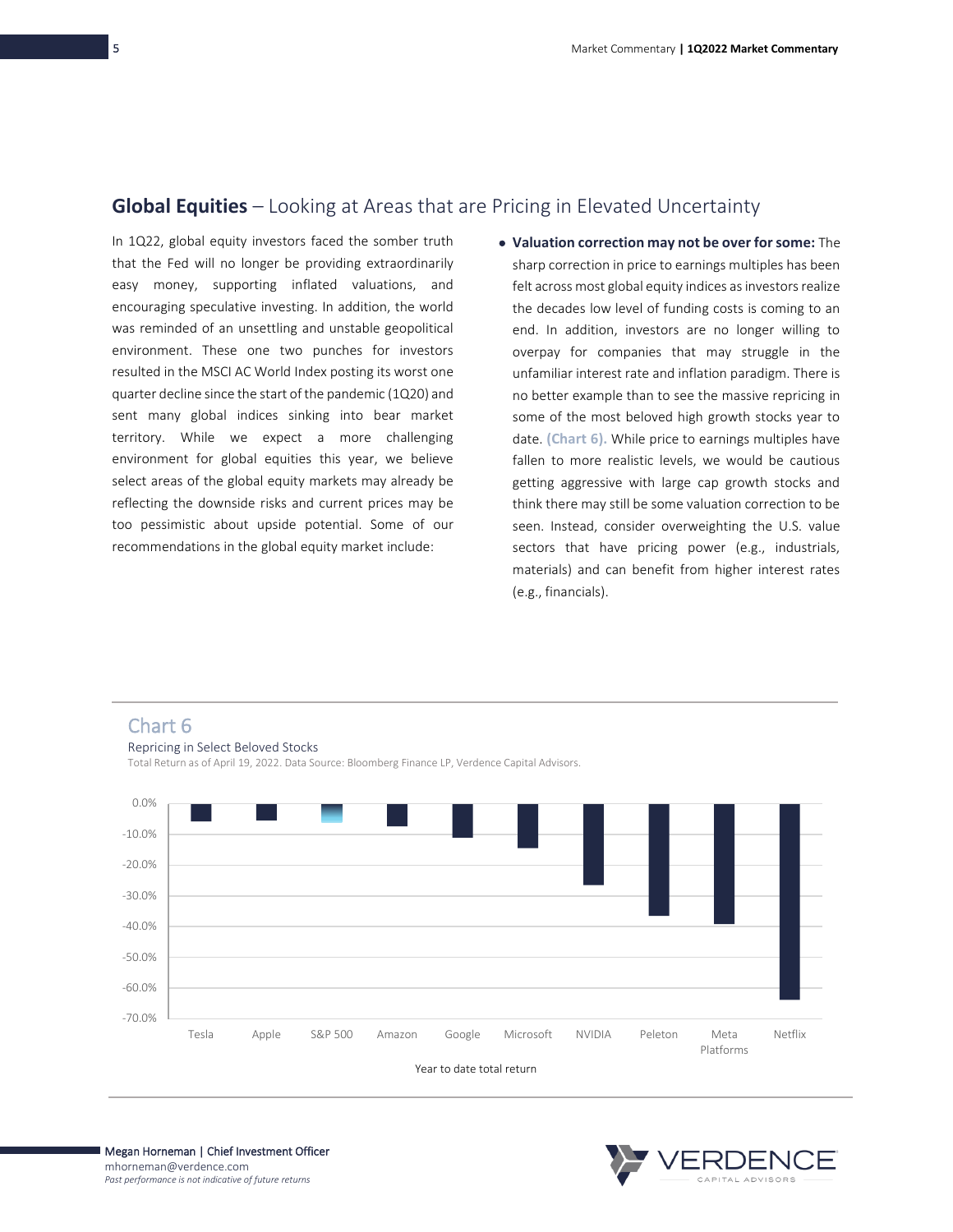- **U.S. small and midcap – Finding value in the undervalued:** The underperformance of small and midcap stocks over the past year (compared to large cap) may be pricing in too pessimistic of an outlook for economic growth. While small and midcap stocks outperformed coming out of the pandemic, they are significantly underperforming large cap stocks over the past year and year to date. Current earnings estimates are looking for superior growth over the next year and estimates have been slashed along with the uncertain economic outlook which may be too pessimistic. **(Table 1 – next page).** In addition, historically small cap stocks tend to outperform large cap stocks in the 12 and 18 months after a Fed starts a tightening cycle.
- **International equities – Looking for a rebound:** Despite the heightened uncertainty about economic growth due to the Russia/Ukraine war and ensuing energy crisis we believe the underperformance of developed international equities is reflecting the likely slowdown and high recession probability for many European economies. Valuations compared to U.S.

equities have been cheap even before the crisis but are now the cheapest on record. **(Chart 7 – next page)**. In addition, the ECB has decided to begin removing nontraditional monetary policy but is not acting nearly as aggressive as the Federal Reserve which could divert some funds from expensive U.S. sectors to international equities in search of value.

The weaker economic environment, geopolitical uncertainty and shifting of a decades-old interest rate environment is likely to keep volatility heightened in 2022. In addition, investors should be prepared to accept more muted returns this year as the earnings climate becomes more challenging. That does not mean we would sell out of our global equity exposure. Primarily because we still favor equities for the long-term over bonds. It does mean that selectivity and due diligence is important. We will continue to look at areas of the global equity markets that are unfairly penalized in periods of volatility and that may present good long term entry points.

The weaker economic environment, geopolitical uncertainty and shifting of a decades-old interest rate **environment is likely to keep volatility heightened in 2022.**

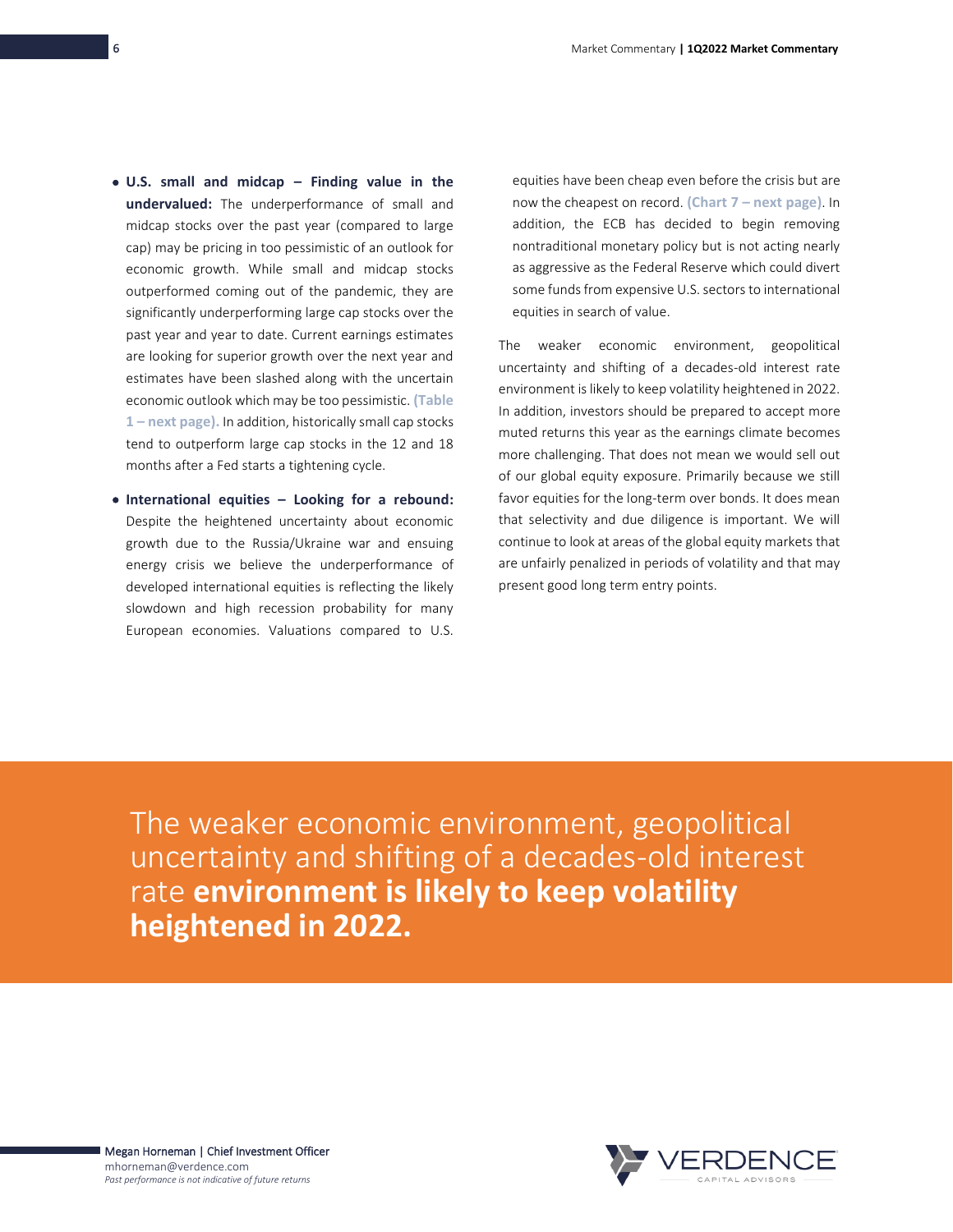# Chart 7

International Valuations Cheapest on Record Compared to U.S. Data is as of April 18, 2022. Data Source: Bloomberg Finance LP, Verdence Capital Advisors



### Table 1

Finding Value in the Undervalued

Data is most recent as of April 18, 2022. Source: Bloomberg Finance LP, FactSet, Verdence Capital Advisors.

|                  | U.S. Equity Index 1 Year Total Return | <b>Change in NTM</b><br><b>Earnings Estimate</b> | <b>NTM Earnings</b><br><b>Growth Estimate</b> |
|------------------|---------------------------------------|--------------------------------------------------|-----------------------------------------------|
| Large Cap Value  | 8.7%                                  | 3.5%                                             | 8.9%                                          |
| Large Cap        | 8.0%                                  | 2.9%                                             | 9.9%                                          |
| Mid Cap Value    | 4.2%                                  | 5.1%                                             | 14.9%                                         |
| Large Cap Growth | 2.8%                                  | 1.4%                                             | 12.3%                                         |
| Small Cap Value  | $0.9\%$                               | 2.9%                                             | 22.2%                                         |
| Mid Cap          | $-3.8%$                               | 2.8%                                             | 17.5%                                         |
| Small Cap        | $-8.7%$                               | $-0.9%$                                          | 30.1%                                         |
| Mid Cap Growth   | $-15.1%$                              | $-4.3%$                                          | 28.7%                                         |
| Small Cap Growth | $-17.7%$                              | $-10.1%$                                         | 61.8%                                         |

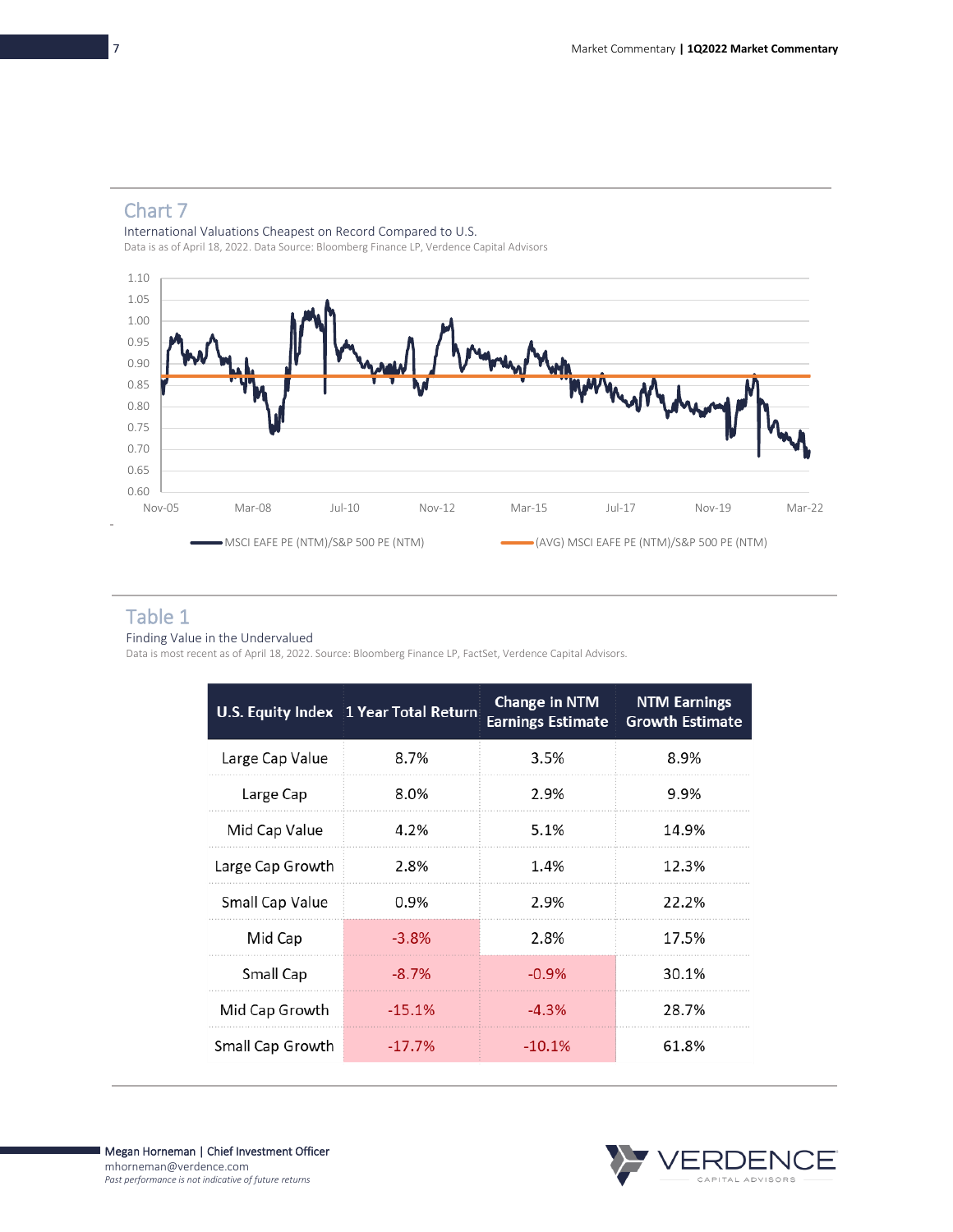### **Fixed Income** – A Seismic Shift in Monetary Policy

The Bloomberg Barclays Aggregate Index saw its worst one quarter decline since 1980 to start 2022 with nearly every sector of the fixed income market declining. **(Chart 8).** Unfortunately, we believe the remainder of 2022 will present further challenges to bond investors. The Fed's complete reversal of opinion on inflation and the pace of rate hikes is likely to leave investors with little to no total return in fixed income for the year. The sole purpose of fixed income will be for diversification purposes and as interest rates rise, we will look to see if there are modest income opportunities. Currently, we would consider the following exposure in fixed income.

• **Defensive in a rising rate environment:** The first quarter of 2022 saw a drastic repricing of interest rates that even impacted short term yields. In fact, the move in short term Treasuries (2YR yield) was the single largest one quarter move in yield seen since 1984. **(Chart 9 – Next page).** Markets are quick to reprice expectations and while we expect short term rates to continue to move higher, the dramatic shock in 1Q22 has likely priced in the expectation for more aggressive hikes in the upcoming quarters. We still think the best place to be in fixed income is short duration to mitigate

the losses in the expected move higher in interest rates. In addition, we believe that floating rate notes offer an opportunity for bond investors as they are structured to offer a higher level of interest as interest rates rise.

• **Do not reach for yield…yet:** While higher yielding fixed income carries a lower duration given its high coupon, investment grade and high yield fixed income did not escape the selloff in 1Q22. While we do not see the credit environment deteriorating because of higher interest rates, the weakness illustrates how expensive these sectors had become in recent years. We will continue to monitor further weakness and assess the credit environment to see if there is opportunity to add yield to our fixed income portfolio. However, we expect ongoing volatility as we navigate through the upcoming Fed tightening cycle.

### Chart 8



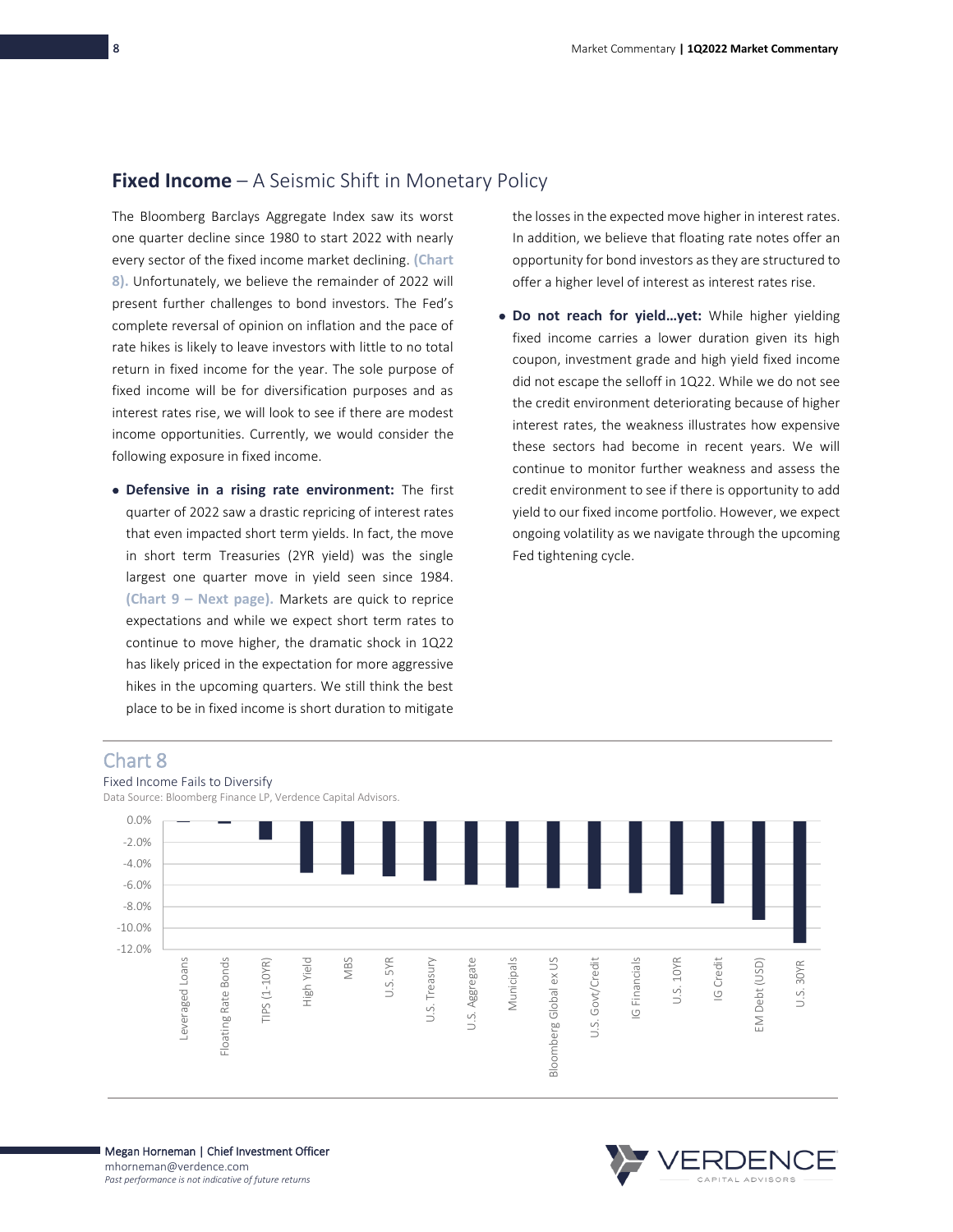# Chart 9

### Sharp Repricing in Short Term Rates

Data is as of 1Q22. Data Source: Bloomberg Finance LP, Verdence Capital Advisors.



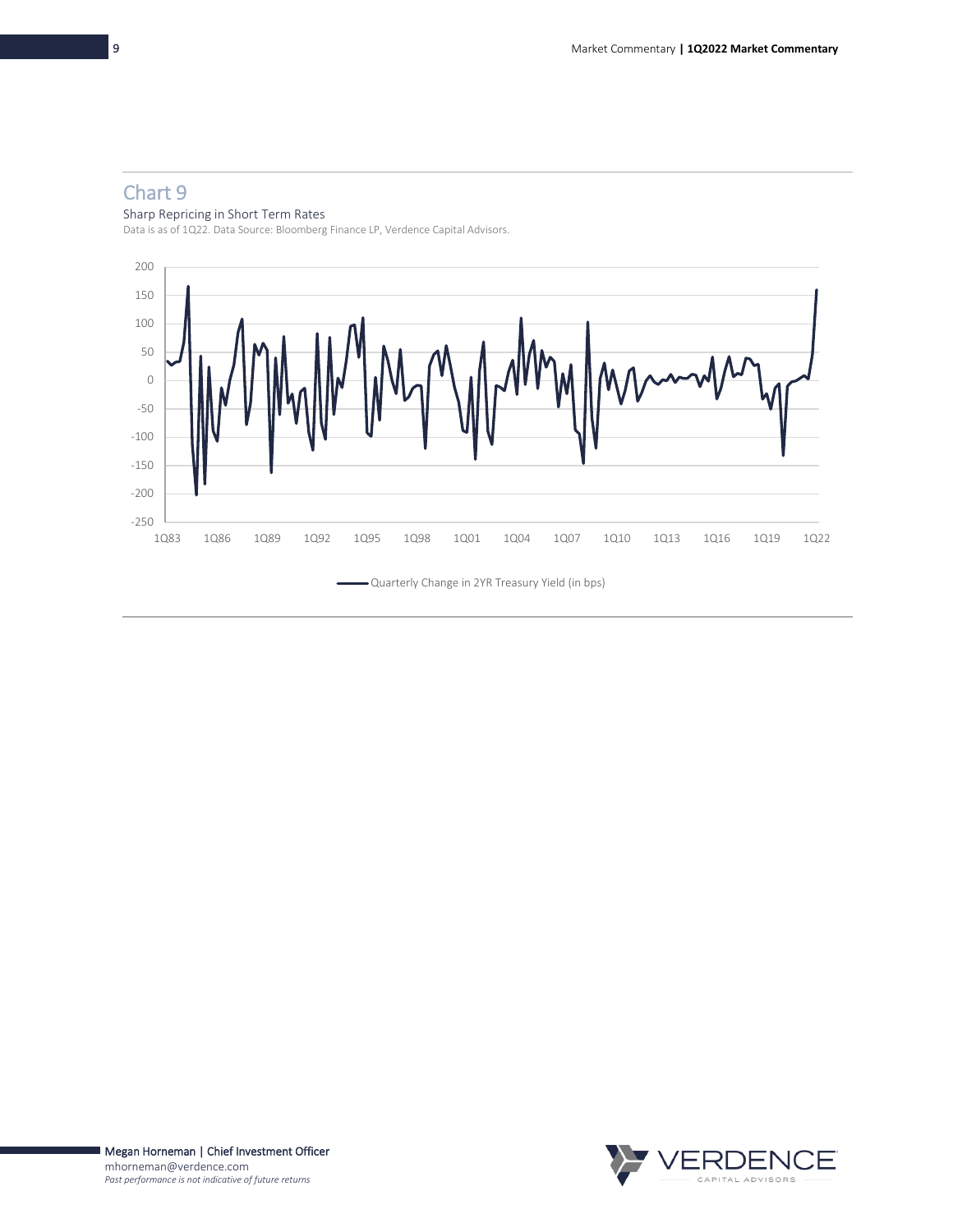## **Alternatives** – What to do When the Conventional Becomes Unexceptional

Unfortunately, for those investors focused on a strict 60% equity/40% fixed income portfolio, we believe returns will be challenging for the remainder of this year. Bond yields are still too low considering the inflation and economic environment and are likely to move higher. In addition, we expect the earnings and return environment to be muted for equities in 2022 as we navigate through the new interest rate paradigm. Those investors who were diversified with alternatives and real assets (including commodities) in their portfolios in 1Q22 were able to mitigate the losses seen in the traditional 60% equity/40% bond portfolio. Commodities posted their best one quarter rally since 3Q90 which was another quarter with a geopolitical event (i.e., Operation Desert Storm). **(Chart 10)**. In addition, real assets (e.g., real estate) also posted positive gains as investors sought ways to protect against inflation.

While commodity prices may remain elevated due to food constraints with a prolonged Russia/Ukraine war and ongoing supply/demand imbalance in energy, we do not expect raw commodities investing to deliver the same quarterly returns as seen in 1Q22. Instead, we would

prefer looking at other alternative investments, especially in the private space as valuations are relatively more attractive, investments are less correlated to traditional asset classes and are not subject to the daily volatility seen in the public markets. Sectors in the private alternative space that we favor for qualified investors include:

- **Real estate** remains in short supply and significant investments will need to be made to keep up with demand.
- **Infrastructure** investment has proven to be a necessity during the supply chain crisis and search for energy independence.
- **Credit** in the public space continues to look expensive with spreads near historically low levels. However, private credit appears to offer better yield potential.
- **Hedge Funds**, especially low volatility hedge funds, can offer another layer of diversification, add return potential, and serve as a hedge for investors public market equity exposure.

### Chart 10

Commodities Benefit from Geopolitical Event

Data is as of 1Q22. Data Source: Bloomberg Finance LP, Verdence Capital Advisors.



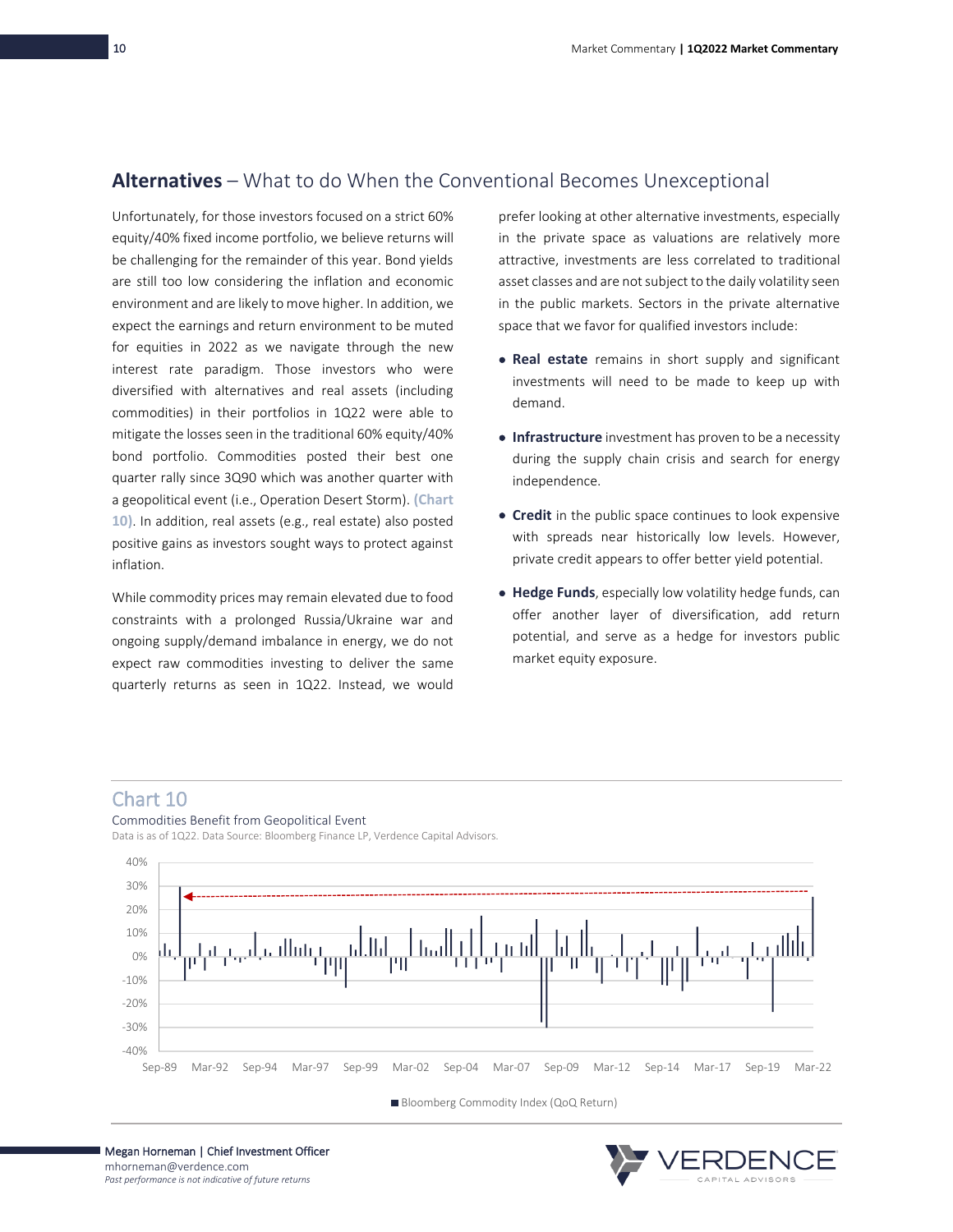# **Bottom Line:**

The first quarter was a challenging and extraordinary period for all to absorb. The humanitarian crisis in Ukraine has been appalling to witness and from an investment perspective the losses across nearly all asset classes were startling. We realize that the economic outlook is becoming more challenging than we expected coming into 2022 and recession risks are growing. We will continuously monitor portfolios for fundamental changes that should be made but also acknowledge that pullbacks and even recessions, as unpleasant as they may be, are a normal part of an investment and economic cycle.

At times of heightened volatility and uncertainty, it is also important to assess whether investments are properly balancing the risks versus the reward. Evaluating whether the pendulum of pessimism has swung too far to the negative side and may already be reflecting the complete downside risk to an investment is important. We are seeing this overwhelming level of pessimism in select areas of the global equity market and will continue to assess pullbacks as potential long-term buying opportunities. We are confident that active management is the best way to benefit in this highly abnormal and volatile time and that having dry powder is not a bad thing to take advantage of opportunities as they arise.

As always, if you have any questions about our perspective, please do not hesitate to reach out to your advisor.